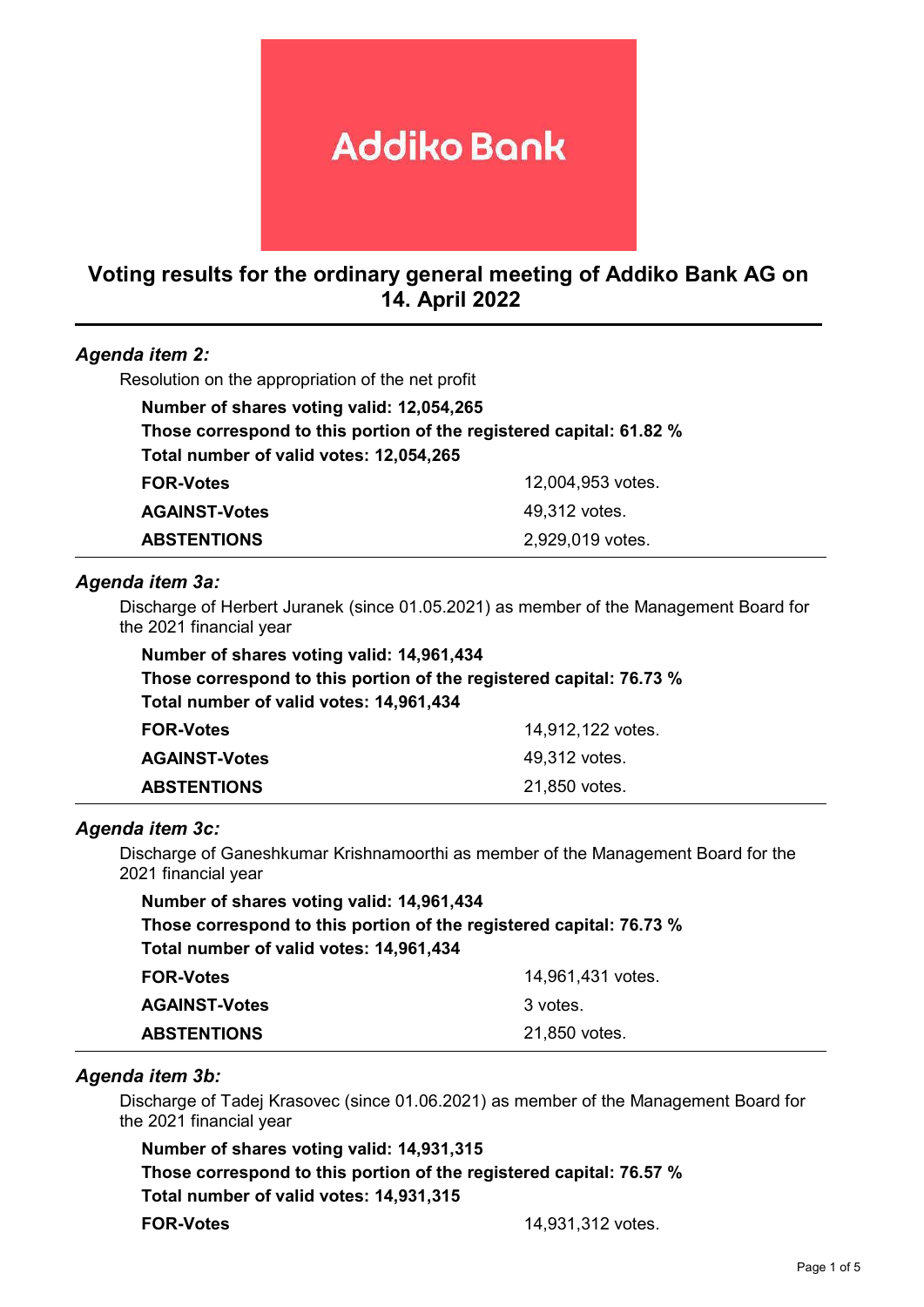| <b>AGAINST-Votes</b>                      | 3 votes.                                                                                    |
|-------------------------------------------|---------------------------------------------------------------------------------------------|
| <b>ABSTENTIONS</b>                        | 51,969 votes.                                                                               |
| Agenda item 3e:                           |                                                                                             |
| Board for the 2021 financial year         | Discharge of Csongor Bulcsu Németh (until 30.04.2021) as member of the Management           |
| Number of shares voting valid: 14,773,854 |                                                                                             |
|                                           | Those correspond to this portion of the registered capital: 75.76 %                         |
| Total number of valid votes: 14,773,854   |                                                                                             |
| <b>FOR-Votes</b>                          | 14,773,851 votes.                                                                           |
| <b>AGAINST-Votes</b>                      | 3 votes.                                                                                    |
| <b>ABSTENTIONS</b>                        | 209,430 votes.                                                                              |
| Agenda item 3d:                           |                                                                                             |
| for the 2021 financial year               | Discharge of Markus Bodo Krause (until 31.05.2021) as member of the Management Board        |
| Number of shares voting valid: 14,556,836 |                                                                                             |
|                                           | Those correspond to this portion of the registered capital: 74.65 %                         |
| Total number of valid votes: 14,556,836   |                                                                                             |
| <b>FOR-Votes</b>                          | 11,895,082 votes.                                                                           |
| <b>AGAINST-Votes</b>                      | 2,661,754 votes.                                                                            |
| <b>ABSTENTIONS</b>                        | 426,448 votes.                                                                              |
| Agenda item 4a:                           |                                                                                             |
|                                           | Discharge of Dr. Kurt Pribil as member of the Supervisory Board for the 2021 financial year |
| Number of shares voting valid: 14,961,434 |                                                                                             |
|                                           | Those correspond to this portion of the registered capital: 76.73 %                         |
| Total number of valid votes: 14,961,434   |                                                                                             |
| <b>FOR-Votes</b>                          | 14,912,122 votes.                                                                           |

| .                    | . .,          |
|----------------------|---------------|
| <b>AGAINST-Votes</b> | 49,312 votes. |
| <b>ABSTENTIONS</b>   | 21,850 votes. |

# Agenda item 4b:

Discharge of Pieter van Groos (since 26.04.2021) as member of the Supervisory Board for the 2021 financial year

| Number of shares voting valid: 14,803,604 |                                                                     |  |
|-------------------------------------------|---------------------------------------------------------------------|--|
|                                           | Those correspond to this portion of the registered capital: 75.92 % |  |
| Total number of valid votes: 14,803,604   |                                                                     |  |
| <b>FOR-Votes</b>                          | 11,345,523 votes.                                                   |  |
| <b>AGAINST-Votes</b>                      | 3,458,081 votes.                                                    |  |
| <b>ABSTENTIONS</b>                        | 179,680 votes.                                                      |  |

# Agenda item 4c:

Discharge of Sebastian Prinz von Schoenaich-Carolath as member of the Supervisory Board for the 2021 financial year

Number of shares voting valid: 11,089,478 Those correspond to this portion of the registered capital: 56.87 % Total number of valid votes: 11,089,478 FOR-Votes 10,815,805 votes.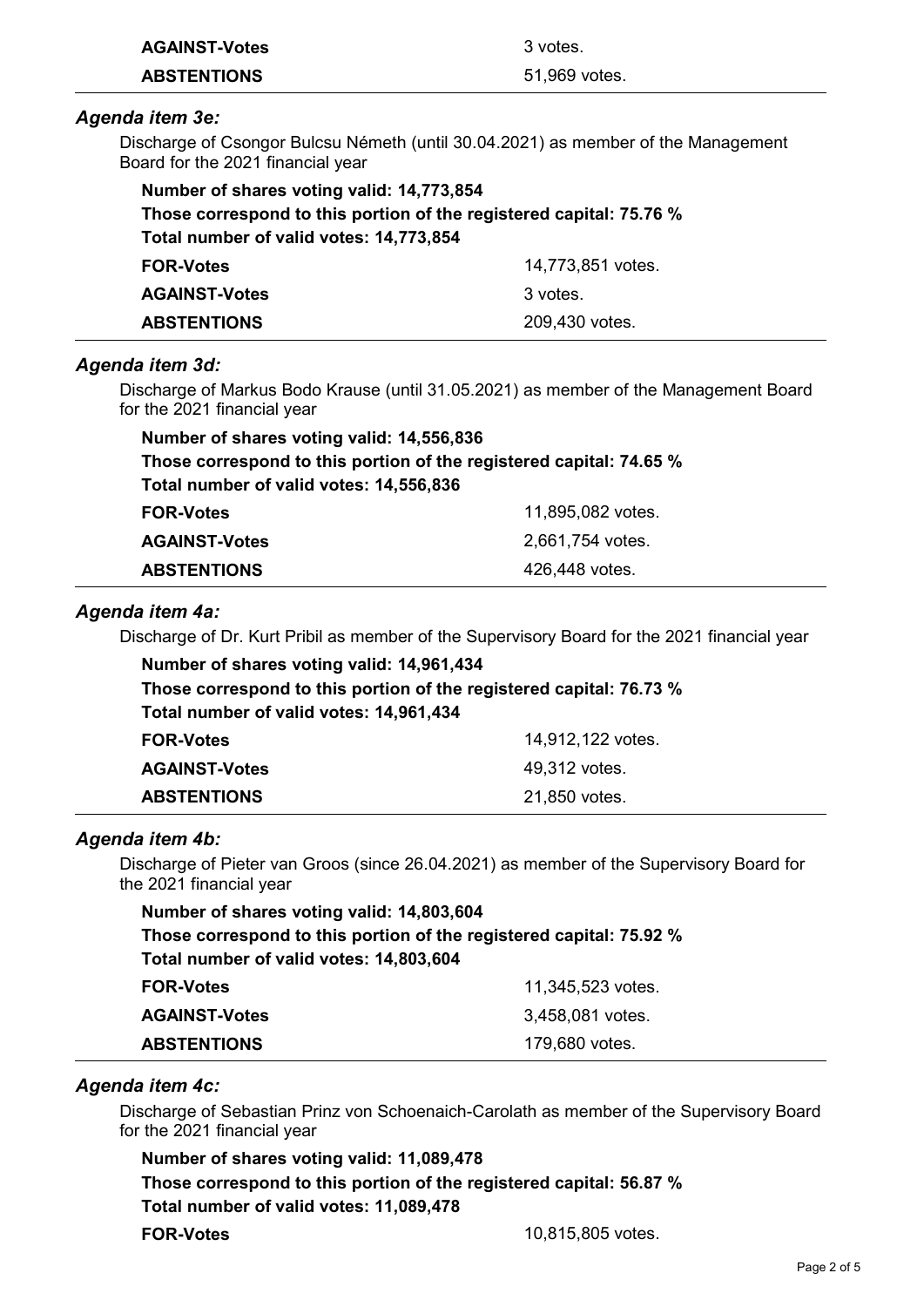| <b>AGAINST-Votes</b> | 273,673 votes.   |
|----------------------|------------------|
| <b>ABSTENTIONS</b>   | 3,893,806 votes. |

### Agenda item 4d:

Discharge of Dr. Monika Wildner as member of the Supervisory Board for the 2021 financial year

| Number of shares voting valid: 14,303,854                           |                   |  |
|---------------------------------------------------------------------|-------------------|--|
| Those correspond to this portion of the registered capital: 73.35 % |                   |  |
| Total number of valid votes: 14,303,854                             |                   |  |
| <b>FOR-Votes</b>                                                    | 14,254,542 votes. |  |
| <b>AGAINST-Votes</b>                                                | 49,312 votes.     |  |
| <b>ABSTENTIONS</b>                                                  | 679,430 votes.    |  |

## Agenda item 4e:

Discharge of Frank Schwab as member of the Supervisory Board for the 2021 financial year

| Number of shares voting valid: 14,461,434                           |                   |  |
|---------------------------------------------------------------------|-------------------|--|
| Those correspond to this portion of the registered capital: 74.16 % |                   |  |
| Total number of valid votes: 14,461,434                             |                   |  |
| <b>FOR-Votes</b>                                                    | 14,412,122 votes. |  |
| <b>AGAINST-Votes</b>                                                | 49,312 votes.     |  |
| <b>ABSTENTIONS</b>                                                  | 521,850 votes.    |  |

## Agenda item 4f:

Discharge of Dragica Pilipovic Chaffey as member of the Supervisory Board for the 2021 financial year

| Number of shares voting valid: 14,773,854                           |                   |  |
|---------------------------------------------------------------------|-------------------|--|
| Those correspond to this portion of the registered capital: 75.76 % |                   |  |
| Total number of valid votes: 14,773,854                             |                   |  |
| <b>FOR-Votes</b>                                                    | 11,875,892 votes. |  |
| <b>AGAINST-Votes</b>                                                | 2,897,962 votes.  |  |
| <b>ABSTENTIONS</b>                                                  | 209,430 votes.    |  |

#### Agenda item 4g:

Discharge of Herbert Juranek (until 26.04.2021) as member of the Supervisory Board for the 2021 financial year

| Number of shares voting valid: 14,961,434 |                                                                     |
|-------------------------------------------|---------------------------------------------------------------------|
|                                           | Those correspond to this portion of the registered capital: 76.73 % |
| Total number of valid votes: 14,961,434   |                                                                     |
| <b>FOR-Votes</b>                          | 14,912,122 votes.                                                   |
| <b>AGAINST-Votes</b>                      | 49,312 votes.                                                       |
| <b>ABSTENTIONS</b>                        | 21,850 votes.                                                       |

#### Agenda item 4h:

Discharge of Christian Lobner as member of the Supervisory Board for the 2021 financial year

Number of shares voting valid: 14,714,416 Those correspond to this portion of the registered capital: 75.46 % Total number of valid votes: 14,714,416 FOR-Votes 14,714,413 votes.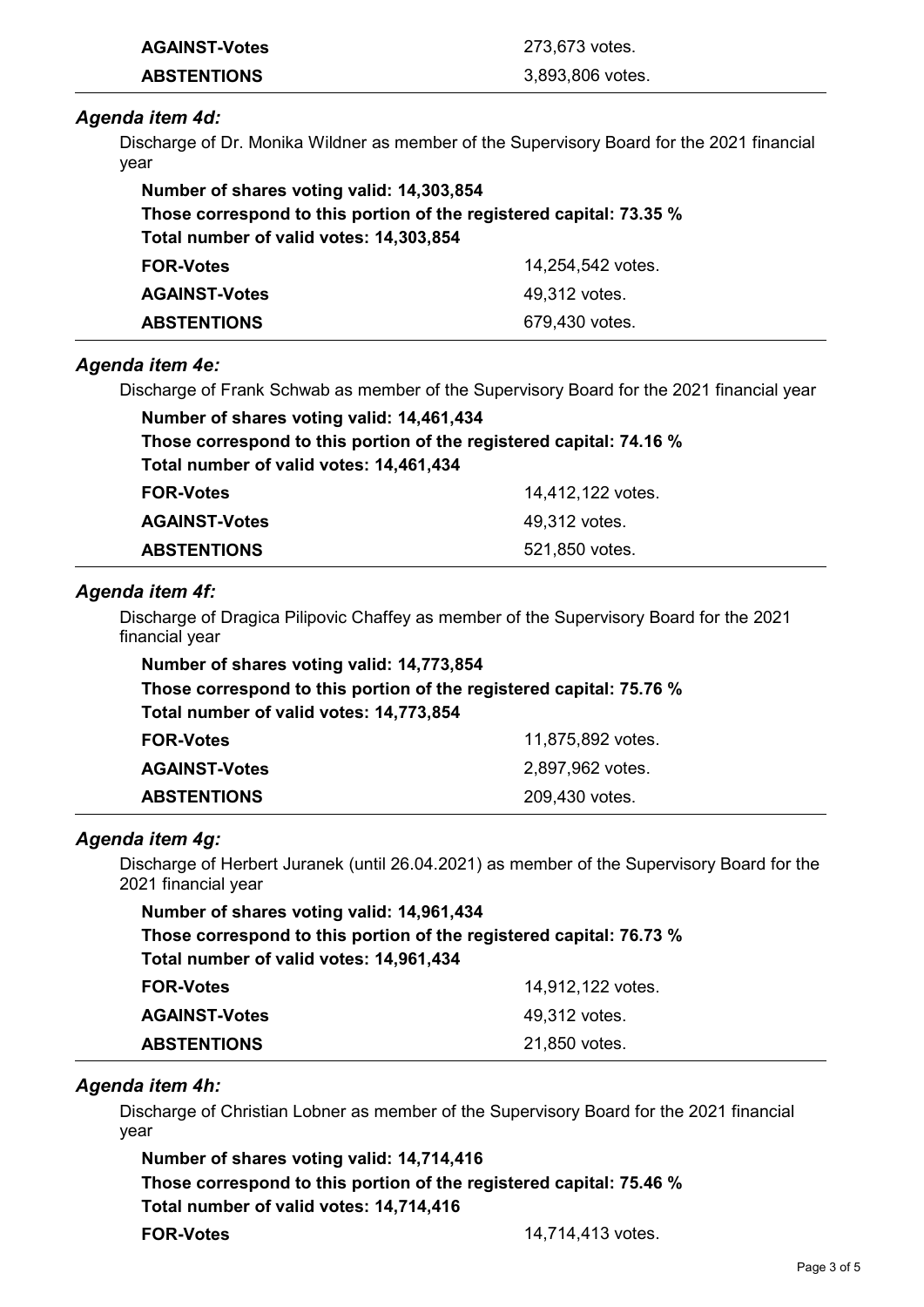| <b>AGAINST-Votes</b> | 3 votes.       |
|----------------------|----------------|
| <b>ABSTENTIONS</b>   | 268,868 votes. |

# Agenda item 4i:

Discharge of Thomas Wieser as member of the Supervisory Board for the 2021 financial

| Number of shares voting valid: 14,714,416                           |                   |
|---------------------------------------------------------------------|-------------------|
| Those correspond to this portion of the registered capital: 75.46 % |                   |
| Total number of valid votes: 14,714,416                             |                   |
| <b>FOR-Votes</b>                                                    | 14,714,413 votes. |
| <b>AGAINST-Votes</b>                                                | 3 votes.          |
| <b>ABSTENTIONS</b>                                                  | 268,868 votes.    |

## Agenda item 5:

Election of the auditor and group auditor for the 2023 financial year

| Number of shares voting valid: 12,084,515                           |                   |
|---------------------------------------------------------------------|-------------------|
| Those correspond to this portion of the registered capital: 61.97 % |                   |
| Total number of valid votes: 12,084,515                             |                   |
| <b>FOR-Votes</b>                                                    | 12,083,871 votes. |
| <b>AGAINST-Votes</b>                                                | 644 votes.        |
| <b>ABSTENTIONS</b>                                                  | 2,898,769 votes.  |

# Agenda item 6:

Resolution on the Remuneration Report

| Number of shares voting valid: 13,637,409                           |                   |
|---------------------------------------------------------------------|-------------------|
| Those correspond to this portion of the registered capital: 69.94 % |                   |
| Total number of valid votes: 13,637,409                             |                   |
| <b>FOR-Votes</b>                                                    | 13,607,287 votes. |
| <b>AGAINST-Votes</b>                                                | 30,122 votes.     |
| <b>ABSTENTIONS</b>                                                  | 1,345,875 votes.  |

# Agenda item 7:

Resolution on the remuneration policy of the Management Board

| Number of shares voting valid: 11,699,316                           |                  |
|---------------------------------------------------------------------|------------------|
| Those correspond to this portion of the registered capital: 60.00 % |                  |
| Total number of valid votes: 11,699,316                             |                  |
| <b>FOR-Votes</b>                                                    | 7,535,767 votes. |
| <b>AGAINST-Votes</b>                                                | 4,163,549 votes. |
| <b>ABSTENTIONS</b>                                                  | 3,283,968 votes. |

#### Agenda item 8.1:

Reduction of the number of members from currently six to five (resolution proposal by Mag. Dr. Christian Mache)

| Number of shares voting valid: 14,963,284                                                                      |                  |
|----------------------------------------------------------------------------------------------------------------|------------------|
| Those correspond to this portion of the registered capital: 76.73 %<br>Total number of valid votes: 14,963,284 |                  |
|                                                                                                                |                  |
| <b>AGAINST-Votes</b>                                                                                           | 3,546,574 votes. |
| <b>ABSTENTIONS</b>                                                                                             | 20,000 votes.    |